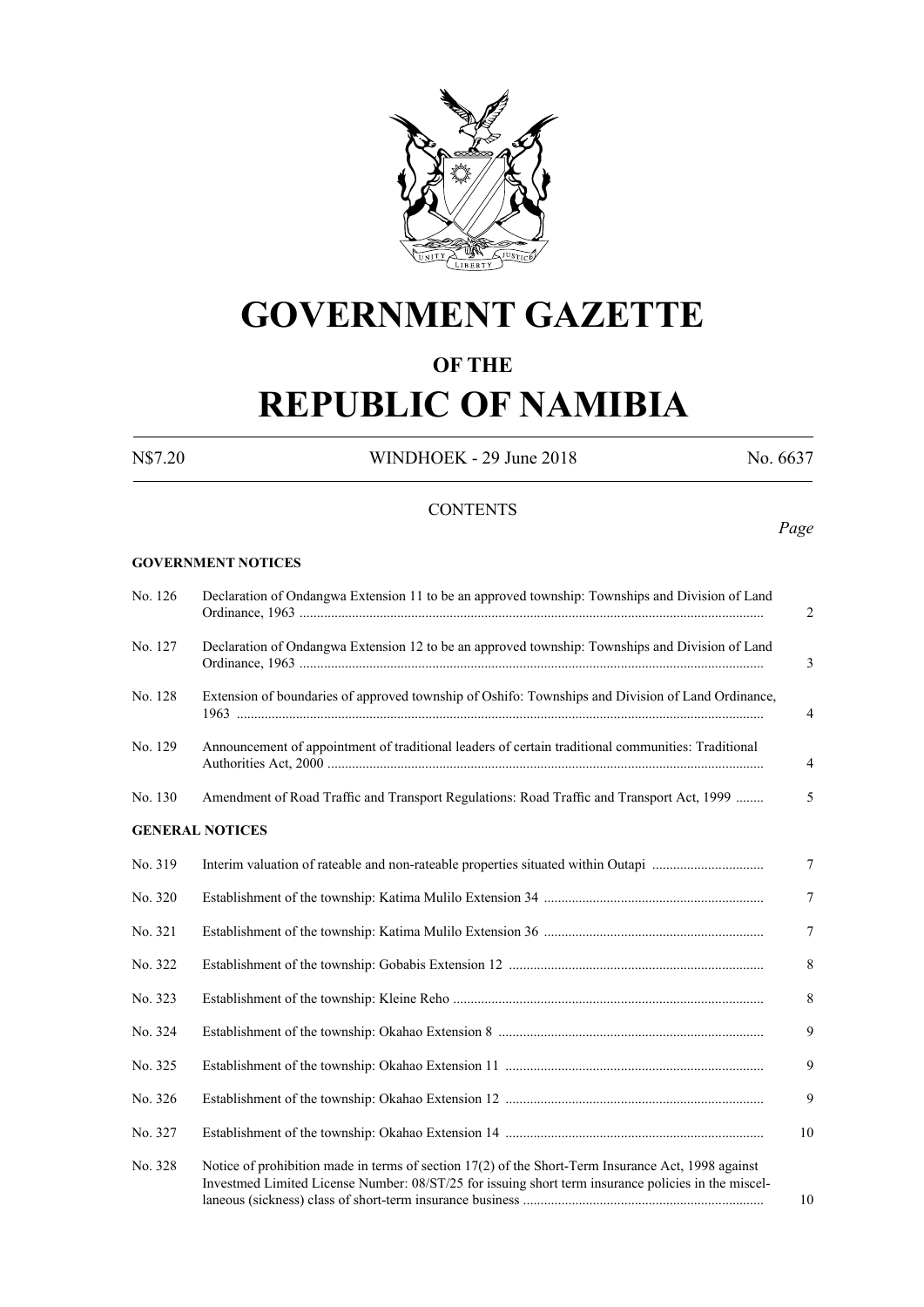| No. 329 | Permanent closure of Erf 7503, Kuisebmond (Extension 6 Kuisebmond) as public open space  |  |
|---------|------------------------------------------------------------------------------------------|--|
| No. 330 | Bank of Namibia: Statement of Assets and Liabilities as at close business on 31 May 2018 |  |
|         |                                                                                          |  |

# **Government Notices**

#### **MINISTRY OF URBAN AND RURAL DEVELOPMENT**

No. 126 2018

#### DECLARATION OF ONDANGWA EXTENSION 11 TO BE AN APPROVED TOWNSHIP: TOWNSHIPS AND DIVISION OF LAND ORDINANCE, 1963

In terms of section 13 of the Townships and Division of Land Ordinance, 1963 (Ordinance No. 11 of 1963), I -

- (a) declare the area, situated on Portion 28 of the Farm Ondangwa Town and Townlands No. 882, Registration Division "A" and represented by General Plan No. A296 (S.G. No. A157/2012) to be an approved township;
- (b) set forth in the Schedule the conditions subject to which the application for permission to establish the township concerned has been granted; and
- (c) withdraw Government Notices No. 191 of 15 July 2013 and No. 264 of 16 November 2015.

#### **P. Mushelenga Minister of Urban and Rural Development** Windhoek, 6 June 2018

#### **SCHEDULE**

#### **1. Name of township:**

The township is called Ondangwa Extension 11.

#### **2. Composition of township:**

The township comprises 81 erven numbered 4630 to 4710 and the remainder streets as indicated on General Plan No. A296 (S.G. No. A157/2012).

#### **3. Conditions of title:**

The following conditions must be registered in favour of the local authority against the title deeds of all erven:

- (a) the erf must be used or occupied for purposes which are in accordance with and the use or occupation of the erf must at all times be subject to the provisions of the Ondangwa Town Planning Scheme prepared and approved in terms of the Town Planning Ordinance, 1954 (Ordinance No. 18 of 1954).
- (b) the building value of the main building, excluding the outbuilding to be erected on the erf must be at least four times the prevailing valuation of the erf.

 $\frac{1}{2}$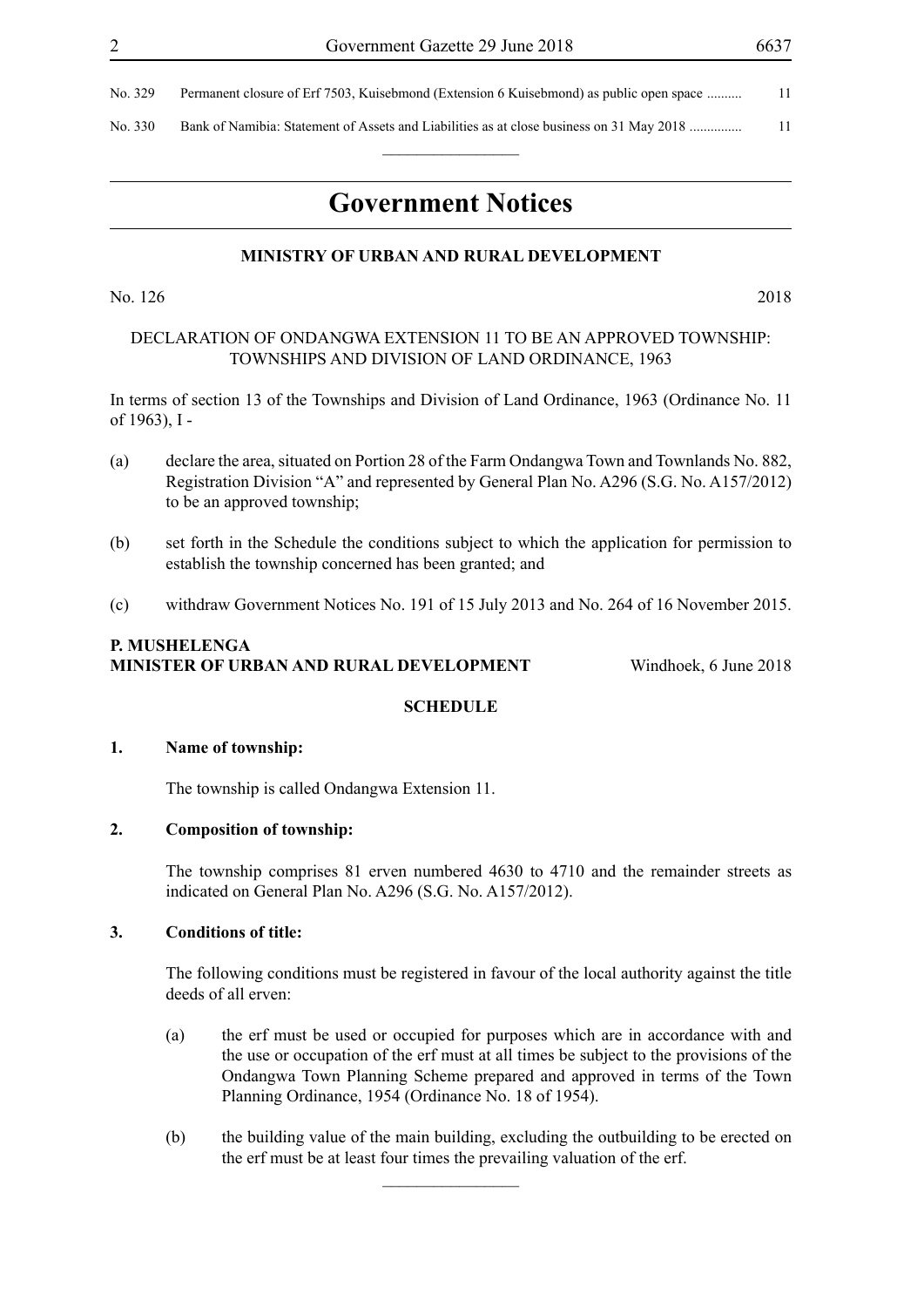#### **MINISTRY OF URBAN AND RURAL DEVELOPMENT**

#### No. 127 2018

#### DECLARATION OF ONDANGWA EXTENSION 12 TO BE AN APPROVED TOWNSHIP: TOWNSHIPS AND DIVISION OF LAND ORDINANCE, 1963

In terms of section 13 of the Townships and Division of Land Ordinance, 1963 (Ordinance No. 11 of 1963), I -

- (a) declare the area, situated on Portion 29 of the Farm Ondangwa Town and Townlands No. 882, Registration Division "A" and represented by General Plan No. A297 (S.G. No. A158/2012) to be an approved township;
- (b) set forth in the Schedule the conditions subject to which the application for permission to establish the township concerned has been granted; and
- (c) withdraw Government Notices No. 192 of 15 July 2013 and No. 265 of 16 November 2015.

#### **P. Mushelenga Minister of Urban and Rural Development** Windhoek, 6 June 2018

#### **SCHEDULE**

#### **1. Name of township:**

The township is called Ondangwa Extension 12.

#### **2. Composition of township:**

The township comprises 55 erven numbered 4711 to 4765 and the remainder streets as indicated on General Plan No. A297 (S.G. No. A158/2012).

#### **3. Reservation of erven:**

The following erven are reserved for the local authority:

- (a) Erf 4735 is reserved for a sewer pump station; and
- (b) Erven 4764 to 4765 is reserved for railway siding.

#### **4. Conditions of title:**

The following conditions must be registered in favour of the local authority against the title deeds of all erven except the erven referred to in paragraph 3:

- (a) the erf must be used or occupied for purposes which are in accordance with and the use or occupation of the erf must at all times be subject to the provisions of the Ondangwa Town Planning Scheme prepared and approved in terms of the Town Planning Ordinance, 1954 (Ordinance No. 18 of 1954).
- (b) the building value of the main building, excluding the outbuilding to be erected on the erf must be at least four times the prevailing valuation of the erf.

 $\frac{1}{2}$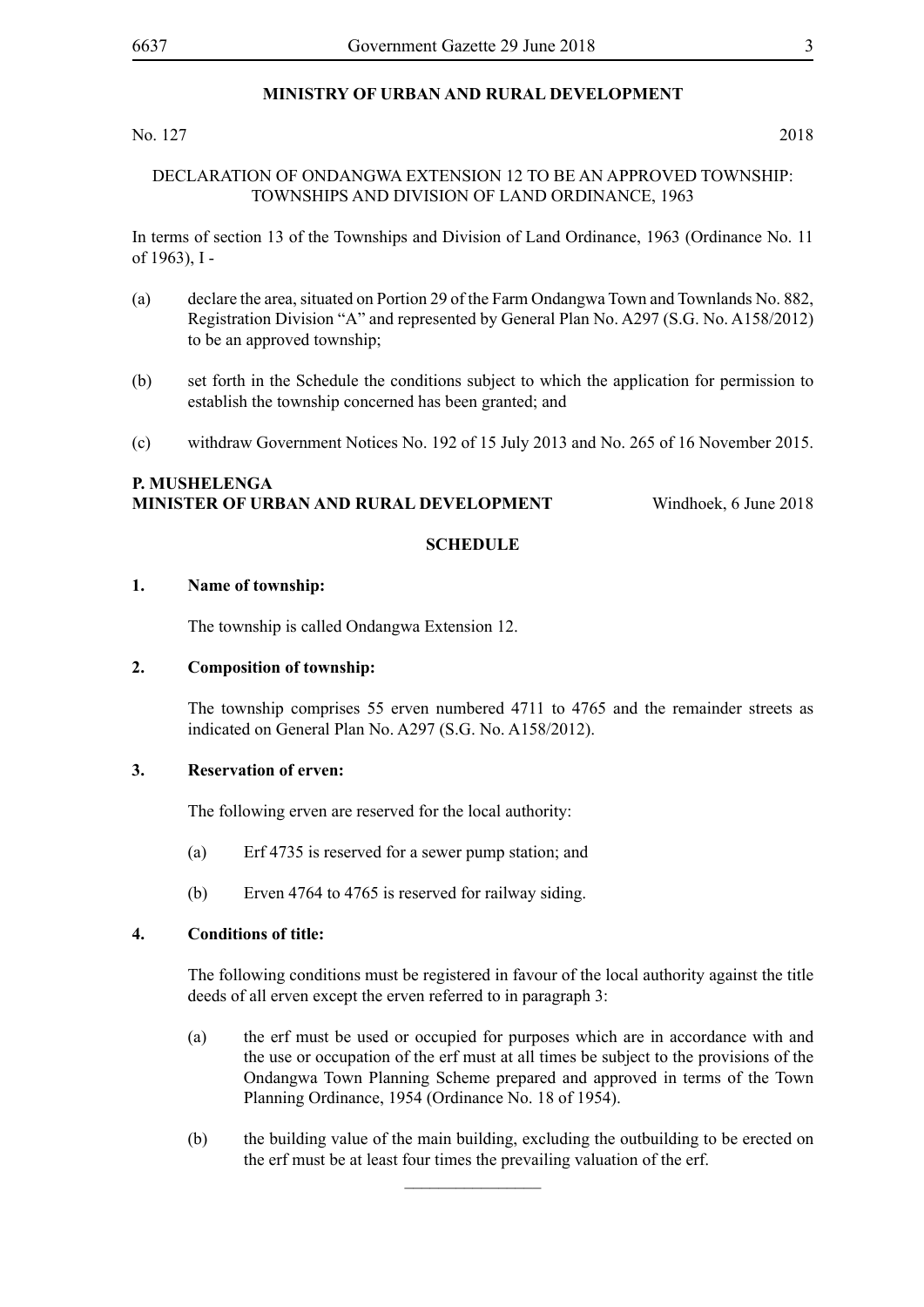#### **MINISTRY OF URBAN AND RURAL DEVELOPMENT**

No. 128 2018

#### EXTENSION OF BOUNDARIES OF APPROVED TOWNSHIP OF OSHIFO: TOWNSHIPS AND DIVISION OF LAND ORDINANCE, 1963

Under section 29(1) of the Townships and Division of Land Ordinance, 1963 (Ordinance No. 11 of 1963), I extend the boundaries of the approved township of Oshifo to include Portion 7 of the Farm Ruacana Town and Townlands No. 998 situated in Registration Division "A" and represented by Cadastral Diagram No. A879/2015 which lies open to inspection at the office of the Surveyor-General, Windhoek, during normal office hours.

The property included is known as Erf 1095, Oshifo.

#### **P. Mushelenga Minister of Urban and Rural Development** Windhoek, 5 April 2018

#### **MINISTRY OF URBAN AND RURAL DEVELOPMENT**

 $\frac{1}{2}$ 

No. 129 2018

ANNOUNCEMENT OF APPOINTMENT OF TRADITIONAL LEADERS OF CERTAIN TRADITIONAL COMMUNITIES: TRADITIONAL AUTHORITIES ACT, 2000

In terms of section 10(5) of the Traditional Authorities Act, 2000 (Act No. 25 of 2000), I -

- (a) make known that the persons mentioned in Part 1 of the Schedule have been appointed as traditional councillors in respect of the traditional communities indicated in the Schedule, with effect from the date which appears directly opposite their names; and
- (b) amend Government Notice No. 65 of 31 March 1998, as set out in Part II of the Schedule.

#### **SCHEDULE**

#### PART I

#### SENIOR TRADITIONAL COUNCILLORS AND TRADITIONAL COUNCILLORS APPOINTED

| C. TRADITIONAL COUNCILLOR        |                     |
|----------------------------------|---------------------|
| OUKWANYAMA TRADITIONAL AUTHORITY |                     |
| Name of appointed Councillor     | Date of designation |
| Mbome Hatutale Peter             | $17$ October 2017   |

| C. TRADITIONAL COUNCILLOR_             |                     |  |
|----------------------------------------|---------------------|--|
| VITA ROYAL HOUSE TRADITIONAL AUTHORITY |                     |  |
| Name of appointed Councillor           | Date of designation |  |
| Tiihunaike Hembinda                    | $27$ February 2018  |  |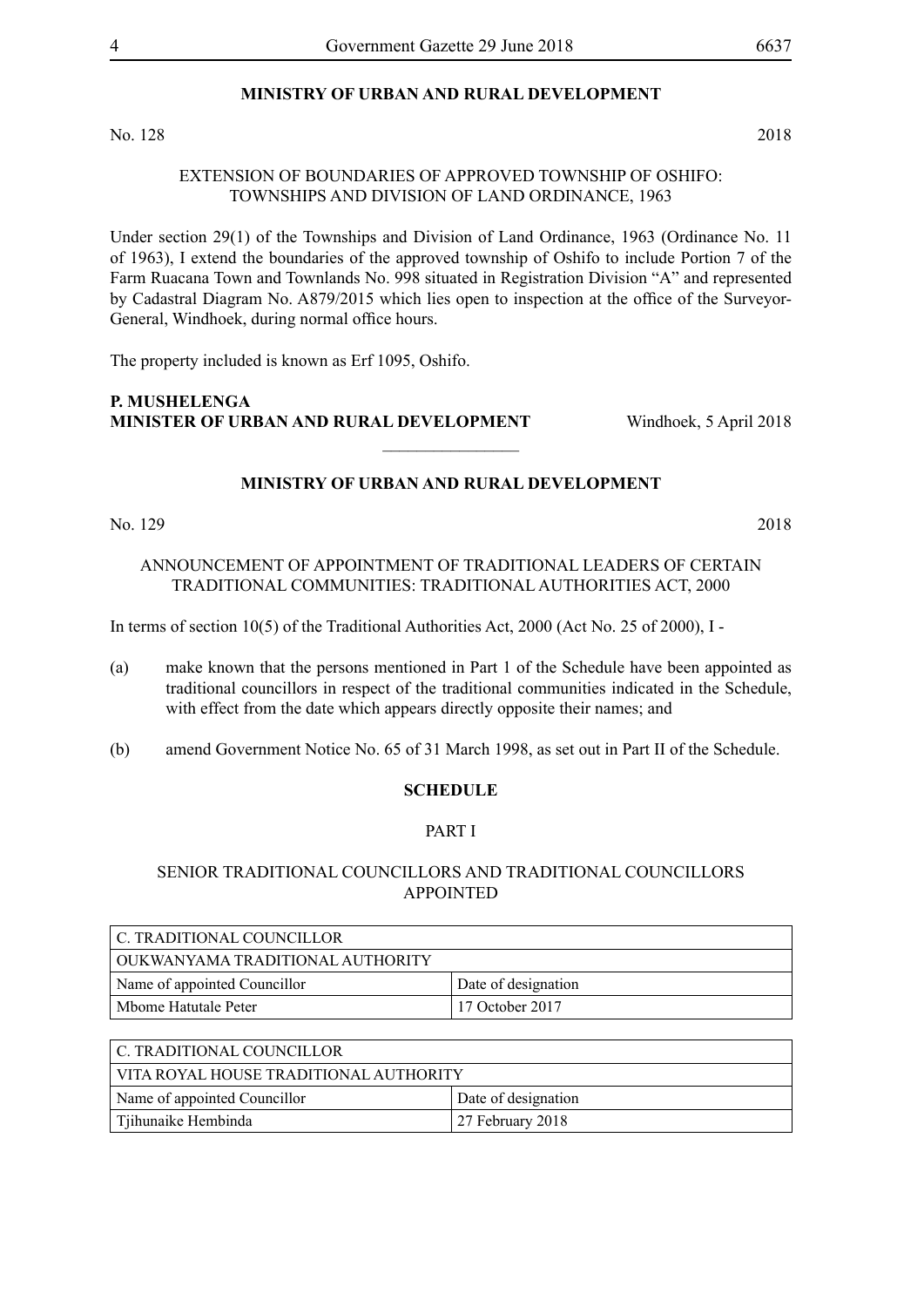#### PART II

Government Notice No. 65 of 31 March 1998 is amended as follows:

(a) Paragraph 2 "OVAMBO TRADITIONAL AUTHORITIES" is amended by -

the addition in subparagraph 2.7 "OUKWANYAMA TRADITIONAL AUTHORITY" of the following name and date of designation in Item C:

| C. TRADITIONAL COUNCILLOR |                     |
|---------------------------|---------------------|
| <b>NAME</b>               | DATE OF DESIGNATION |
| Mbome Hatutale Peter      | 17 October 2017     |

#### (b) Paragraph 8 "HERERO TRADITIONAL AUTHORITIES" is amended by -

the substitution in subparagraph 8.4 "VITA ROYAL HOUSE TRADITIONAL AUTHORITY" for the following name " Hembinda Kaemuvazu Mbunguha" and the date of designation "09.05.1993"in Item C of the following name and date of designation:

| C. TRADITIONAL COUNCILLOR |                     |
|---------------------------|---------------------|
| <b>NAME</b>               | DATE OF DESIGNATION |
| Tjihunaike Hembinda       | 27 February 2018    |

#### **MINISTRY OF WORKS AND TRANSPORT**

 $\frac{1}{2}$ 

No. 130 2018

#### AMENDMEMT OF ROAD TRAFIC AND TRANSPORT REGULATIONS: ROAD TRAFFIC AND TRANSPORT ACT, 1999

Under section 91 of the Road Traffic and Transport Act, 1999 (Act No. 22 of 1999), I have amended the Road Traffic and Transport Regulations published under Government No. 53 of 30 March 2001 as set out in the Schedule.

#### **J. MUTORWA MINISTER OF WORKS AND TRANSPORT** Windhoek, 3 June 2018

#### **SCHEDULE**

#### **Definitions**

**1.** In these regulations, "the Regulations" means the Road Traffic and Transport Regulations published under Government Notice No. 53 of 30 March 2001, as amended by Government Notices Nos. 97 of 29 May 2001, 222 of 8 November 2001,103 of 1 July 2002, 161 of 26 September 2002, 163 of 26 September 2002, 205 of 28 September 2004, 206 of 28 September 2004, 32 of 1 April 2005, 45 of 9 May 2005, 183 of 20 December 2005, 188 of 1 November 2006, 104 of 4 June 2007, 172 of 17 September 2007, 2 of 2 January 2008, 73 of 1 April 2008, 290 of 19 December 2008, 81 of 30 April 2010, 156 of 28 July 2015, 98 of 26 May 2016, 86 of 13 April 2017 and 322 of 15 December 2017.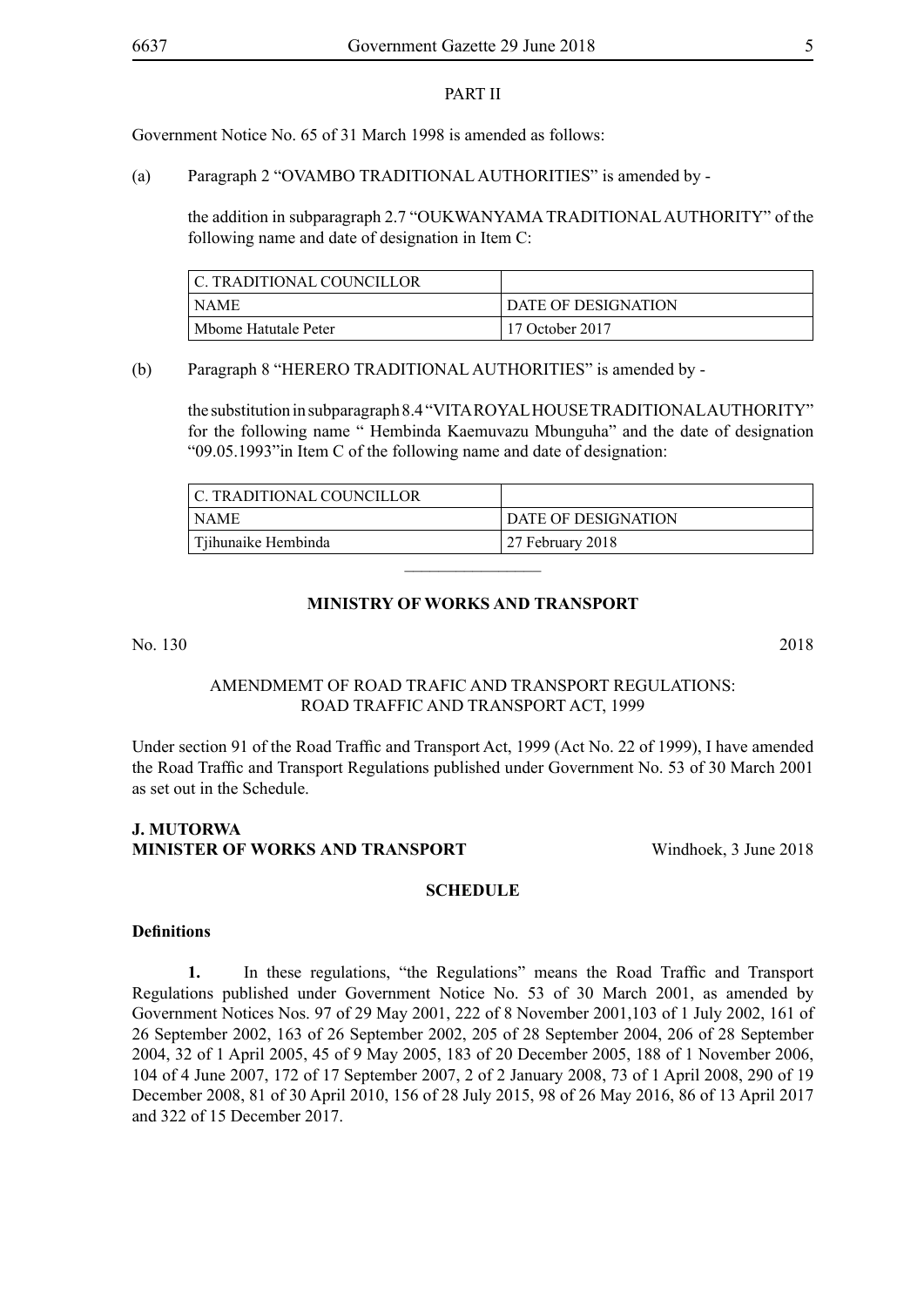#### **Amendment of regulation 48 of Regulations**

**2.** Regulation 48 of the Regulations is amended by the substitution for paragraph (f) of subregulation (2) of the following paragraph:

- "(f) for ceremonial motor vehicle owned by the government and allocated -
	- (i) to the Inspector-General of the Namibian Police, there must be on that number plate -
		- (aa) three, five point stars which are gold in colour and 70 mm in diameter each; and
		- (bb) the background of that number plate must be reflective blue and black, which background must be bordered in red;
	- (ii) to the Deputy Inspector-General of the Namibian Police, there must be on that number plate -
		- (aa) two, five point stars which are gold in colour and 70 mm in diameter each; and
		- (bb) the background of that number plate must be reflective blue and black, which background must be bordered in red; and
	- (iii) to the Commissioner of the Namibian Police, there must be on that number plate -
		- (aa) one, five point star which is gold in colour and 70 mm in diameter; and
		- (bb) the background of that number plate must be reflective blue and black, which background must be bordered in red;".

#### **Substitution of regulation 326A of Regulations**

**3.** The following regulation is substituted for regulation 326A of the Regulations:

 $\overline{\phantom{a}}$  , where  $\overline{\phantom{a}}$ 

#### **"Speed measuring instrument**

**326A.** When ascertaining the speed at which a motor vehicle was travelling, a traffic officer shall ascertain such speed by using an instrument that complies with the Namibian set Standard (NAMS/SANS 1795): Road Traffic Enforcement Systems: (Part  $0, 1, 3, 4, \& 5$ ) which Standard in terms of section 94 of the Act, is available for free inspection during office hours at the Deputy Permanent Secretary of Transport, 6719 Bell Street, Snyman Circle. 7th Floor, Room 706 or 728 or at the Namibian Standards Institution, Channel Life Tower, M2, Post Street Mall, Windhoek.".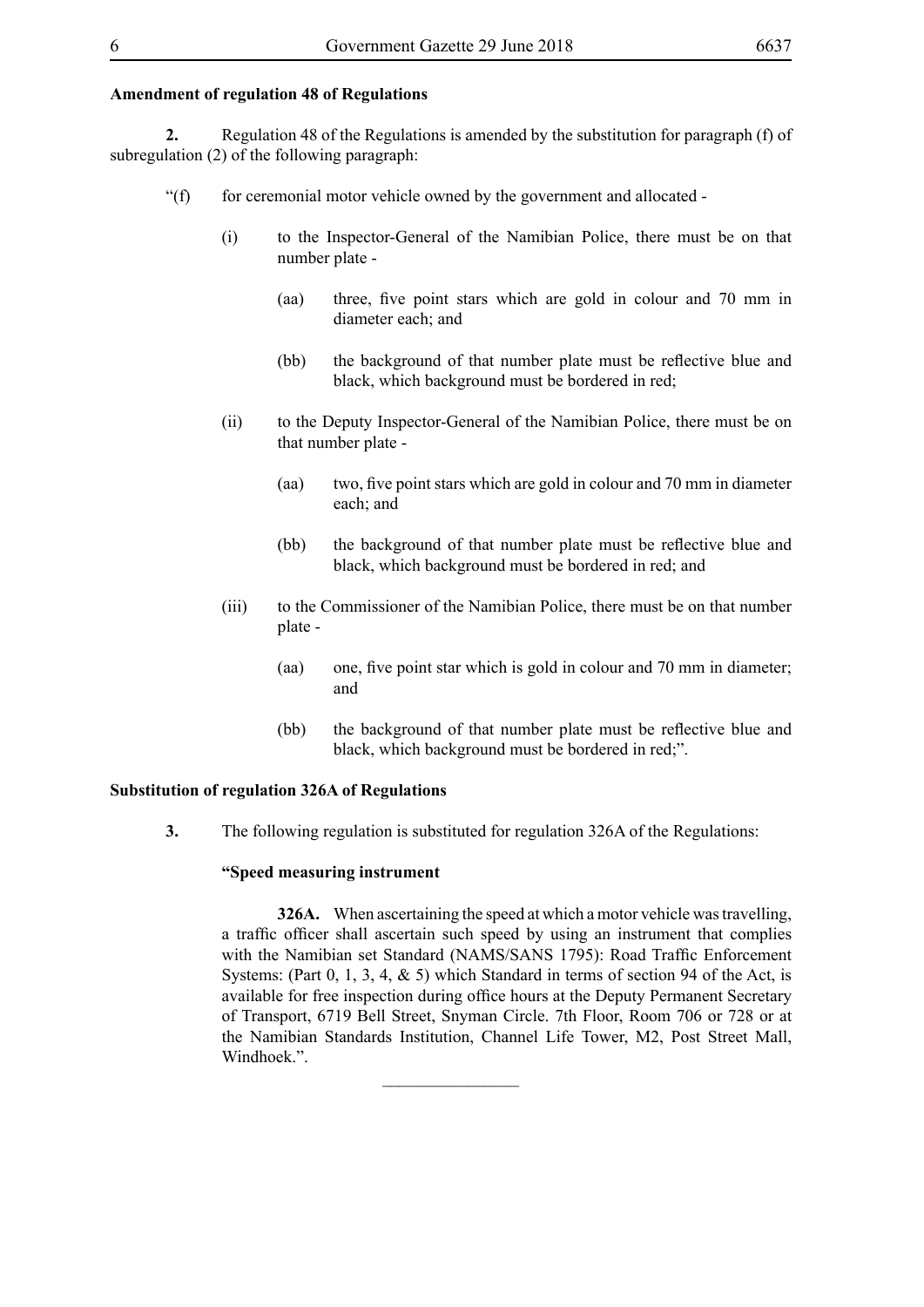# **General Notices**

#### No. 319 2018

#### INTERIM VALUATION OF RATEABLE AND NON-RATEABLE PROPERTIES SITUATED WITHIN OUTAPI

Notice is hereby given in terms of the provisions of section 66(1) of the Local Authorities Amendment Act, 2000 (Act No. 24 of 2000) that an interim valuation of all rateable and non-rateable properties situated within Outapi will be carried out as from 1 July 2018 in accordance with the provisions and stipulations contained in section 67 to 72, inclusive of the Local Authorities Act, 1992 (Act No. 23 of 1992).

#### **S.N. ASINO CHAIRPERSON OF THE COUNCIL**

No. 320 2018

#### ESTABLISHMENT OF THE TOWNSHIP : KATIMA MULILO EXTENSION 34

 $\frac{1}{2}$ 

Notice is hereby given in terms of Section 5 (5) of the Townships and Division of Land Ordinance, 1963 (Ordinance No. 11 of 1963), that application has been made for the establishment of the township **Katima Mulilo Extension 34** situated on Portion 86 of the Remainder of the Farm Katima Mulilo Townlands No. 1328 and that the application is laying open for inspection at the Office of the Ministry of Urban and Rural Development: Division: Planning, 2nd Floor, GRN Office Park in Windhoek, the Office of the Surveyor-General in Windhoek, and at the Office of the Chief Executive Officer, Katima Mulilo Town Council.

Any person who wishes to object to the application or who desires to be heard in the matter, may give personal evidence before the Townships Board at the meeting of the Board which will be held on **14 August 2018 at 09:00** at the Offices of the Surveyor-General and the Registrar of Deeds in Windhoek, or submit written evidence to the Townships Board, Private Bag 13289, Windhoek: Provided that such written evidence shall reach the Secretary of the Townships Board not later than **10 August 2018 before 12:00**.

**L.D. UYEPA CHAIRPERSON: TOWNSHIPS BOARD**

No. 321 2018

#### ESTABLISHMENT OF THE TOWNSHIP: KATIMA MULILO EXTENSION 36

 $\frac{1}{2}$ 

Notice is hereby given in terms of Section 5 (5) of the Townships and Division of Land Ordinance, 1963 (Ordinance No. 11 of 1963), that application has been made for the establishment of the township **Katima Mulilo Extension 36** situated on Portion 87 of the Remainder of the Farm Katima Mulilo Townlands No. 1328 and that the application is laying open for inspection at the Office of the Ministry of Urban and Rural Development: Division: Planning, 2nd Floor, GRN Office Park in Windhoek, the Office of the Surveyor-General in Windhoek, and at the Office of the Chief Executive Officer, Katima Mulilo Town Council.

Any person who wishes to object to the application or who desires to be heard in the matter, may give personal evidence before the Townships Board at the meeting of the Board which will be held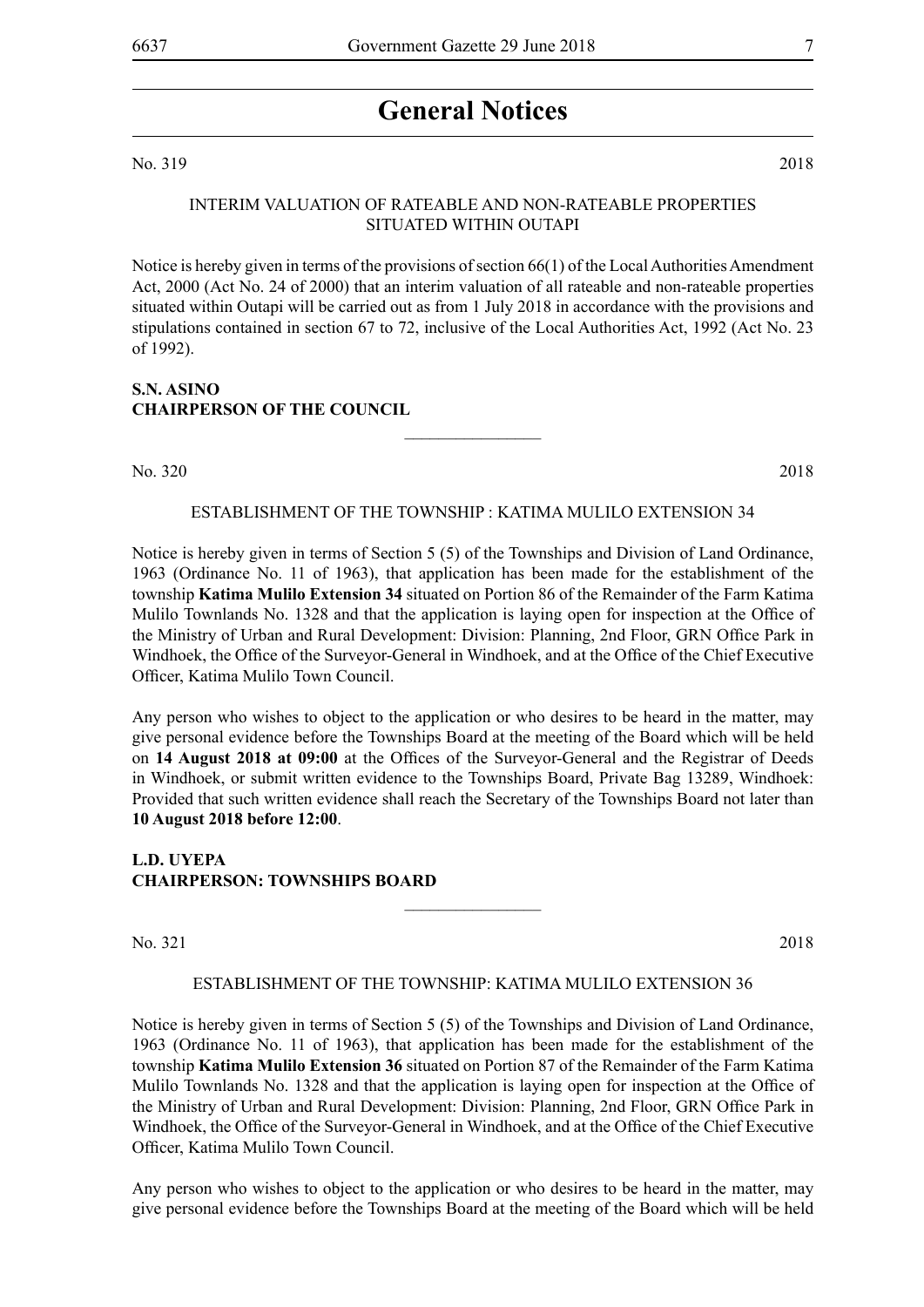on **14 August 2018 at 09:00** at the Offices of the Surveyor-General and the Registrar of Deeds in Windhoek, or submit written evidence to the Townships Board, Private Bag 13289, Windhoek: Provided that such written evidence shall reach the Secretary of the Townships Board not later than **10 August 2018 before 12:00**.

#### **L.D. UYEPA CHAIRPERSON: TOWNSHIPS BOARD**

No. 322 2018

#### ESTABLISHMENT OF THE TOWNSHIP: GOBABIS EXTENSION 12

 $\overline{\phantom{a}}$  , where  $\overline{\phantom{a}}$ 

Notice is hereby given in terms of Section 5 (5) of the Townships and Division of Land Ordinance, 1963 (Ordinance No. 11 of 1963), that application has been made for the establishment of the township **Gobabis Extension 12** situated on Farm 2099 of the Remainder of the Farm Townlands of Gobabis No. 114 and that the application is laying open for inspection at the Office of the Ministry of Urban and Rural Development: Division: Planning, 2nd Floor, GRN Office Park in Windhoek, the Office of the Surveyor-General in Windhoek, and at the Office of the Acting Chief Executive Officer, Gobabis Municipality.

Any person who wishes to object to the application or who desires to be heard in the matter, may give personal evidence before the Townships Board at the meeting of the Board which will be held on **14 August 2018 at 09:00** at the Offices of the Surveyor-General and the Registrar of Deeds in Windhoek, or submit written evidence to the Townships Board, Private Bag 13289, Windhoek: Provided that such written evidence shall reach the Secretary of the Townships Board not later than **10 August 2018 before 12:00**.

#### **L.D. UYEPA CHAIRPERSON: TOWNSHIPS BOARD**

No. 323 2018

#### ESTABLISHMENT OF THE TOWNSHIP: KLEINE REHO

 $\overline{\phantom{a}}$  , where  $\overline{\phantom{a}}$ 

Notice is hereby given in terms of Section 5 (5) of the Townships and Division of Land Ordinance, 1963 (Ordinance No. 11 of 1963), that application has been made for the establishment of the township Kleine Reho situated on Farm 1129 of the Remainder of the Farm Rehoboth Townlands No. 302 and that the application is laying open for inspection at the Office of the Ministry of Urban and Rural Development: Division: Planning, 2nd Floor, GRN Office Park in Windhoek, the Office of the Surveyor-General in Windhoek, and at the Office of the Chief Executive Officer, Rehoboth Town Council.

Any person who wishes to object to the application or who desires to be heard in the matter, may give personal evidence before the Townships Board at the meeting of the Board which will be held on **14 August 2018 at 09:00** at the Offices of the Surveyor-General and the Registrar of Deeds in Windhoek, or submit written evidence to the Townships Board, Private Bag 13289, Windhoek: Provided that such written evidence shall reach the Secretary of the Townships Board not later than **10 August 2018 before 12:00**.

 $\frac{1}{2}$ 

**L.D. UYEPA CHAIRPERSON: TOWNSHIPS BOARD**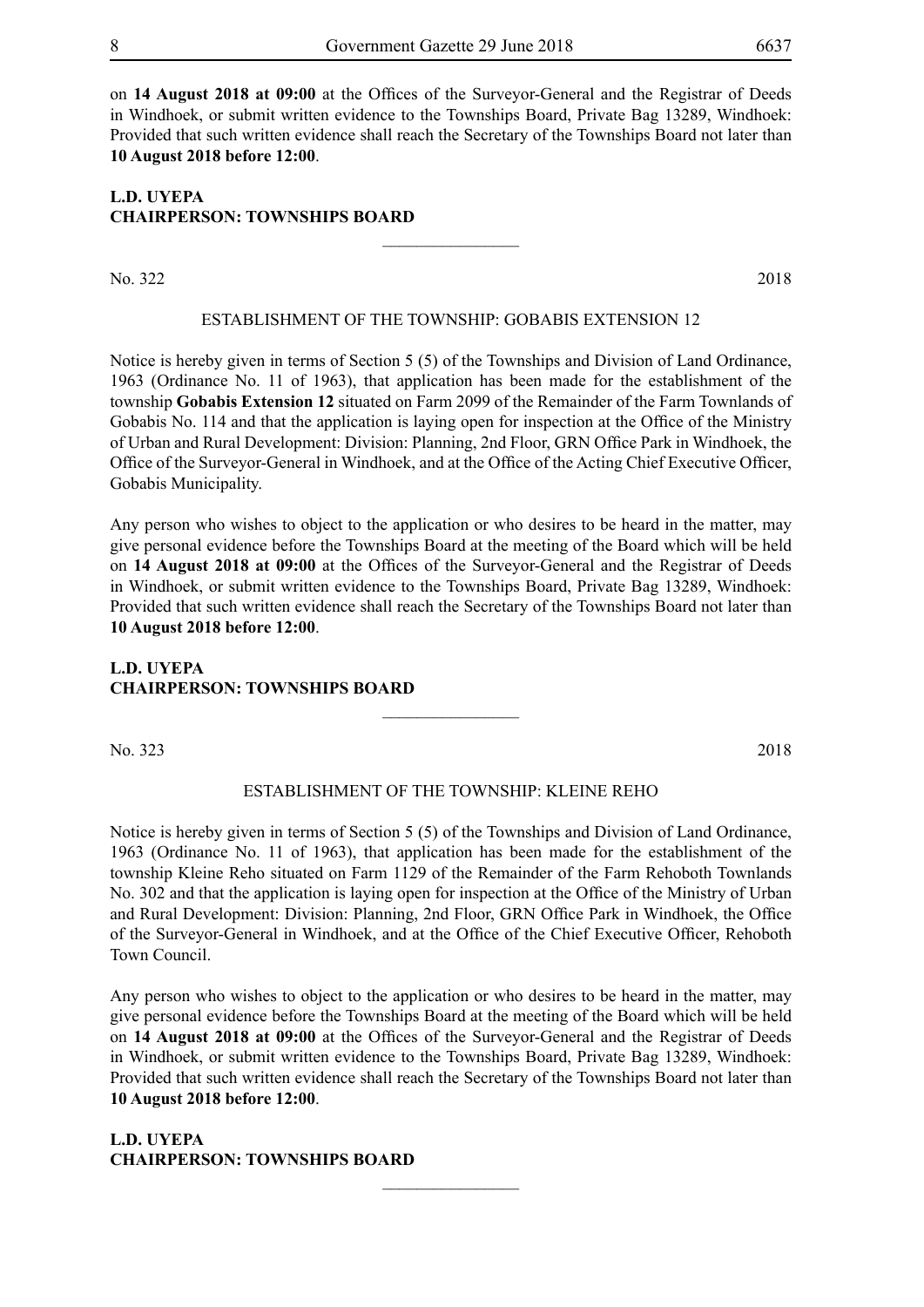No. 324 2018

#### ESTABLISHMENT OF THE TOWNSHIP: OKAHAO EXTENSION 8

Notice is hereby given in terms of Section 5 (5) of the Townships and Division of Land Ordinance, 1963 (Ordinance No. 11 of 1963), that application has been made for the establishment of the township **Okahao Extension 8** situated on Portion 12 of the Remainder of the Farm Okahao Townlands No. 989 and that the application is laying open for inspection at the Office of the Ministry of Urban and Rural Development: Division: Planning, 2nd Floor, GRN Office Park in Windhoek, the Office of the Surveyor-General in Windhoek, and at the Office of the Chief Executive Officer, Okahao Town Council.

Any person who wishes to object to the application or who desires to be heard in the matter, may give personal evidence before the Townships Board at the meeting of the Board which will be held on **14 August 2018 at 09:00** at the Offices of the Surveyor-General and the Registrar of Deeds in Windhoek, or submit written evidence to the Townships Board, Private Bag 13289, Windhoek: Provided that such written evidence shall reach the Secretary of the Townships Board not later than **10 August 2018 before 12:00**.

#### **L.D. UYEPA CHAIRPERSON: TOWNSHIPS BOARD**

No. 325 2018

#### ESTABLISHMENT OF THE TOWNSHIP: OKAHAO EXTENSION 11

 $\overline{\phantom{a}}$  , where  $\overline{\phantom{a}}$ 

Notice is hereby given in terms of Section 5 (5) of the Townships and Division of Land Ordinance, 1963 (Ordinance No. 11 of 1963), that application has been made for the establishment of the township **Okahao Extension 11** situated on Portion 13 of the Remainder of the Farm Okahao Townlands Extension No. 1213 and that the application is laying open for inspection at the Office of the Ministry of Urban and Rural Development: Division: Planning, 2nd Floor, GRN Office Park in Windhoek, the Office of the Surveyor-General in Windhoek, and at the Office of the Chief Executive Officer, Okahao Town Council.

Any person who wishes to object to the application or who desires to be heard in the matter, may give personal evidence before the Townships Board at the meeting of the Board which will be held on **14 August 2018 at 09:00** at the Offices of the Surveyor-General and the Registrar of Deeds in Windhoek, or submit written evidence to the Townships Board, Private Bag 13289, Windhoek: Provided that such written evidence shall reach the Secretary of the Townships Board not later than **10 August 2018 before 12:00**.

### **L.D. UYEPA CHAIRPERSON: TOWNSHIPS BOARD**

No. 326 2018

#### ESTABLISHMENT OF THE TOWNSHIP: OKAHAO EXTENSION 12

 $\frac{1}{2}$ 

Notice is hereby given in terms of Section 5 (5) of the Townships and Division of Land Ordinance, 1963 (Ordinance No. 11 of 1963), that application has been made for the establishment of the township **Okahao Extension 12** situated on Portion 14 of the Remainder of the Farm Okahao Townlands Extension No. 1213 and that the application is laying open for inspection at the Office of the Ministry of Urban and Rural Development: Division: Planning, 2nd Floor, GRN Office Park in Windhoek,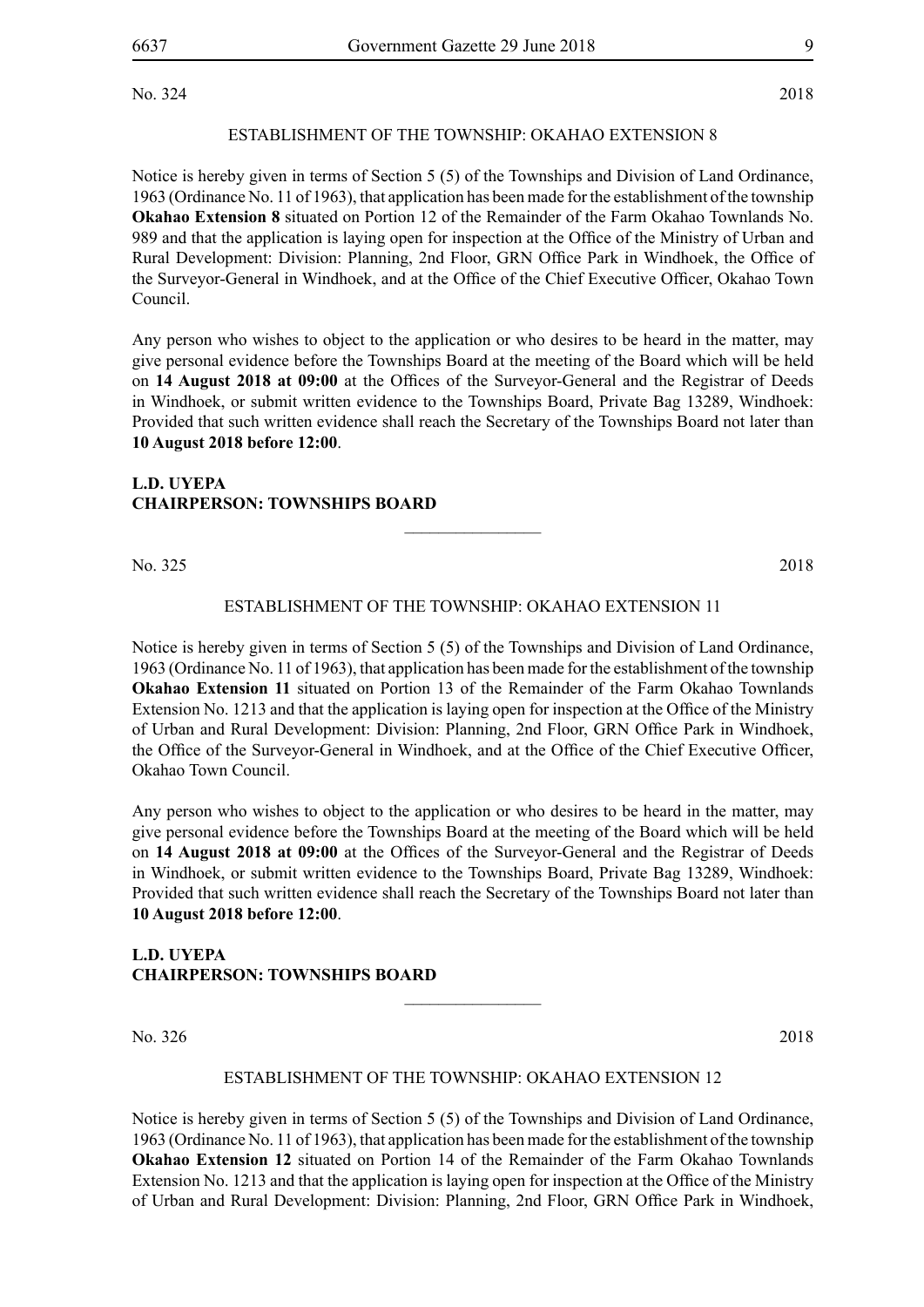the Office of the Surveyor-General in Windhoek, and at the Office of the Chief Executive Officer, Okahao Town Council.

Any person who wishes to object to the application or who desires to be heard in the matter, may give personal evidence before the Townships Board at the meeting of the Board which will be held on **14 August 2018 at 09:00** at the Offices of the Surveyor-General and the Registrar of Deeds in Windhoek, or submit written evidence to the Townships Board, Private Bag 13289, Windhoek: Provided that such written evidence shall reach the Secretary of the Townships Board not later than **10 August 2018 before 12:00**.

### **L.D. UYEPA CHAIRPERSON: TOWNSHIPS BOARD**

No. 327 2018

#### ESTABLISHMENT OF THE TOWNSHIP: OKAHAO EXTENSION 14

 $\overline{\phantom{a}}$  , where  $\overline{\phantom{a}}$ 

Notice is hereby given in terms of Section 5 (5) of the Townships and Division of Land Ordinance, 1963 (Ordinance No. 11 of 1963), that application has been made for the establishment of the township **Okahao Extension 14** situated on Portion 4 of the Farm Okahao Townlands Extension No. 1213 and that the application is laying open for inspection at the Office of the Ministry of Urban and Rural Development: Division: Planning, 2nd Floor, GRN Office Park in Windhoek, the Office of the Surveyor-General in Windhoek, and at the Office of the Chief Executive Officer, Okahao Town Council.

Any person who wishes to object to the application or who desires to be heard in the matter, may give personal evidence before the Townships Board at the meeting of the Board which will be held on **14 August 2018 at 09:00** at the Offices of the Surveyor-General and the Registrar of Deeds in Windhoek, or submit written evidence to the Townships Board, Private Bag 13289, Windhoek: Provided that such written evidence shall reach the Secretary of the Townships Board not later than **10 August 2018 before 12:00**.

#### **L.D. UYEPA CHAIRPERSON: TOWNSHIPS BOARD**

#### **NAMIBIA FINANCIAL INSTITUTIONS SUPERVISORY AUTHORITY**

 $\overline{\phantom{a}}$  , where  $\overline{\phantom{a}}$ 

No. 328 2018

#### NOTICE OF PROHIBITION MADE IN TERMS OF SECTION 17(2) OF THE SHORT-TERM INSURANCE ACT, 1998 AGAINST INVESTMED LIMITED LICENSE NUMBER: 08/ST/25 FOR ISSUING SHORT TERM INSURANCE POLICIES IN THE MISCELLANEOUS (SICKNESS) CLASS OF SHORT-TERM INSURANCE BUSINESS

In pursuance of the voluntary cancelation application made by Investmed Limited ('Investmed") on 29 March 2018 in terms of section 17(1) of the Short-Term Insurance Act, 1998 (Act No. 4 of 1998) ("the Act"), I hereby, in terms of section 17(2) of the Act, prohibit Investmed from issuing policies in respect of miscellaneous (sickness) class of short-term insurance business effective from 15 May 2018.

 $\overline{\phantom{a}}$  , where  $\overline{\phantom{a}}$ 

#### **K. S. Matomola REGISTRAR OF SHORT-TERM INSURANCE**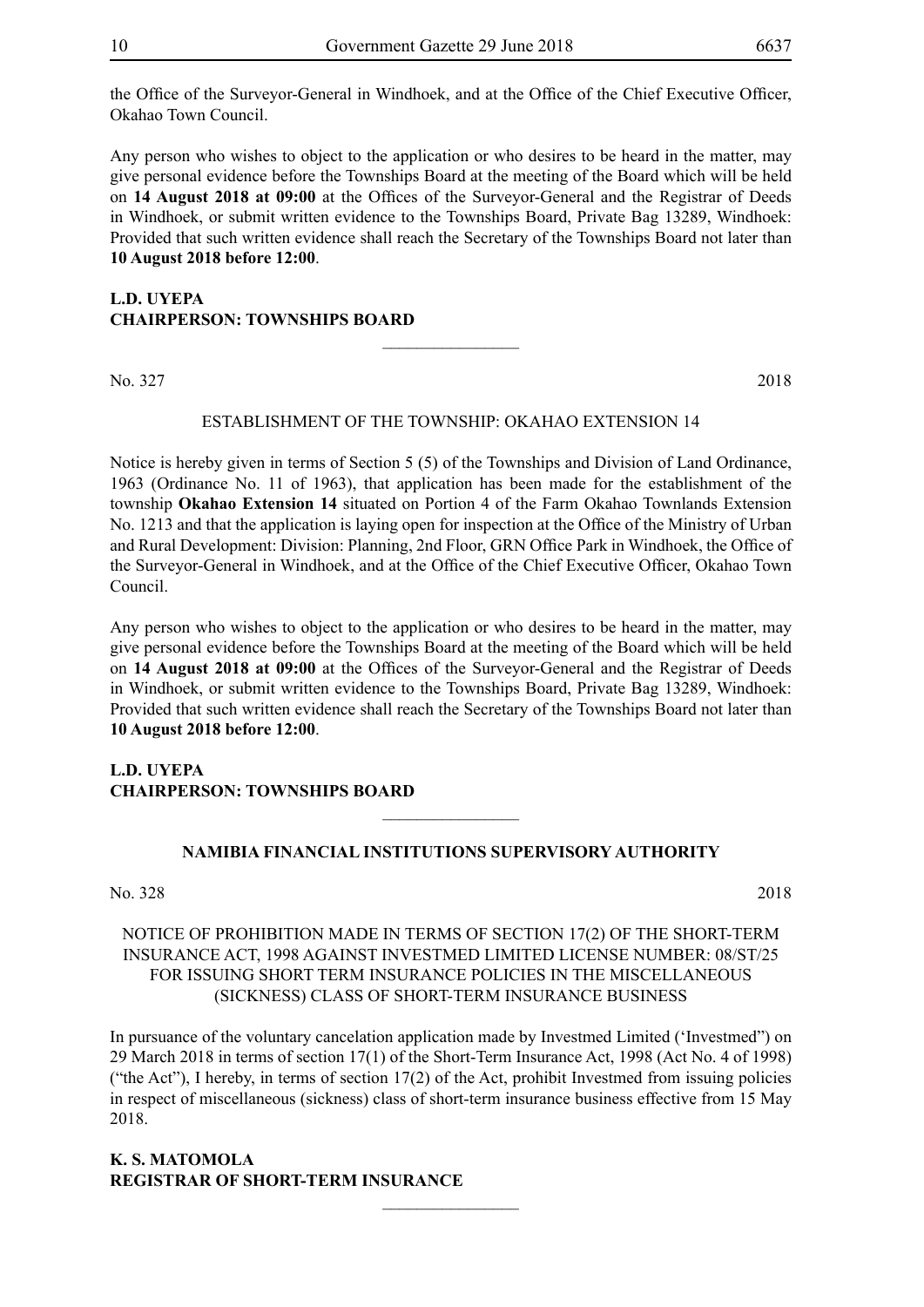#### **MUNICIPALITY OF WALVIS BAY**

No. 329 2018

#### PERMANENT CLOSURE OF ERF 7503, KUISEBMOND (EXTENTION 6 KUISEBMOND) AS PUBLIC OPEN SPACE

By courtesy, notice is hereby given in terms of Article 50(3)(a)(ii) of the Local Authorities Act, 1992 (Act No. 23 of 1992) that the Walvis Bay Municipality proposes to permanently close the under mentioned Erf as indicated on locality plan no.: 7503 7442KM Ext.6, which lies for inspection during office hours at the office of the Town Planner, Room 104, Civic Centre, Nangolo Mbumba Drive, Walvis Bay.

PERMANENT CLOSURE OF ERF 7503, KUISEBMOND AS "PUBLIC OPEN SPACE"

Objections to the proposed permanent closure are to be served on the Chief Executive Officer, Municipality of Walvis Bay, Private Bag 5017, Walvis Bay, within 14 days after the appearance of this notice in accordance with Section  $50(1)(c)$  of the above Act.

#### **M. Haingura Chief Executive Officer Municipality of Walvis Bay**

#### **BANK OF NAMIBIA**

 $\frac{1}{2}$ 

No. 330 2018

# Statement of Assets and Liabilities

# As at close of business on 31 May 2018

|                                   |                    | 31-05-2018<br>N\$ | 30-04-2018<br>N\$ |
|-----------------------------------|--------------------|-------------------|-------------------|
| <b>ASSETS</b>                     |                    |                   |                   |
| External:                         |                    |                   |                   |
| Rand Cash                         |                    | 44 904 879        | 43 985 985        |
| <b>IMF - SDR Holdings</b>         |                    | 109 433 411       | 109 433 411       |
| IMF - Quota Subscription          |                    | 3 476 986 921     | 3 479 255 173     |
| Investments                       | - Rand Currency    | 15 720 822 274    | 18 249 681 850    |
|                                   | - Other Currency   | 13 233 776 867    | 13 140 593 375    |
|                                   | - Interest Accrued | 111 707 519       | 143 739 357       |
| Domestic:                         |                    |                   |                   |
| <b>USD Stock Account</b>          |                    | 20 722            | 20 375            |
| <b>Currency Inventory Account</b> |                    | 55 725 644        | 56 875 585        |
| Loans and Advances:               | Other              | 58 590 018        | 202 852 479       |
| <b>Fixed Assets</b>               |                    | 309 963 379       | 311 941 742       |
| <b>Other Assets</b>               |                    | 802 225 709       | 762 218 020       |
|                                   |                    | 33 924 157 343    | 36 500 597 352    |